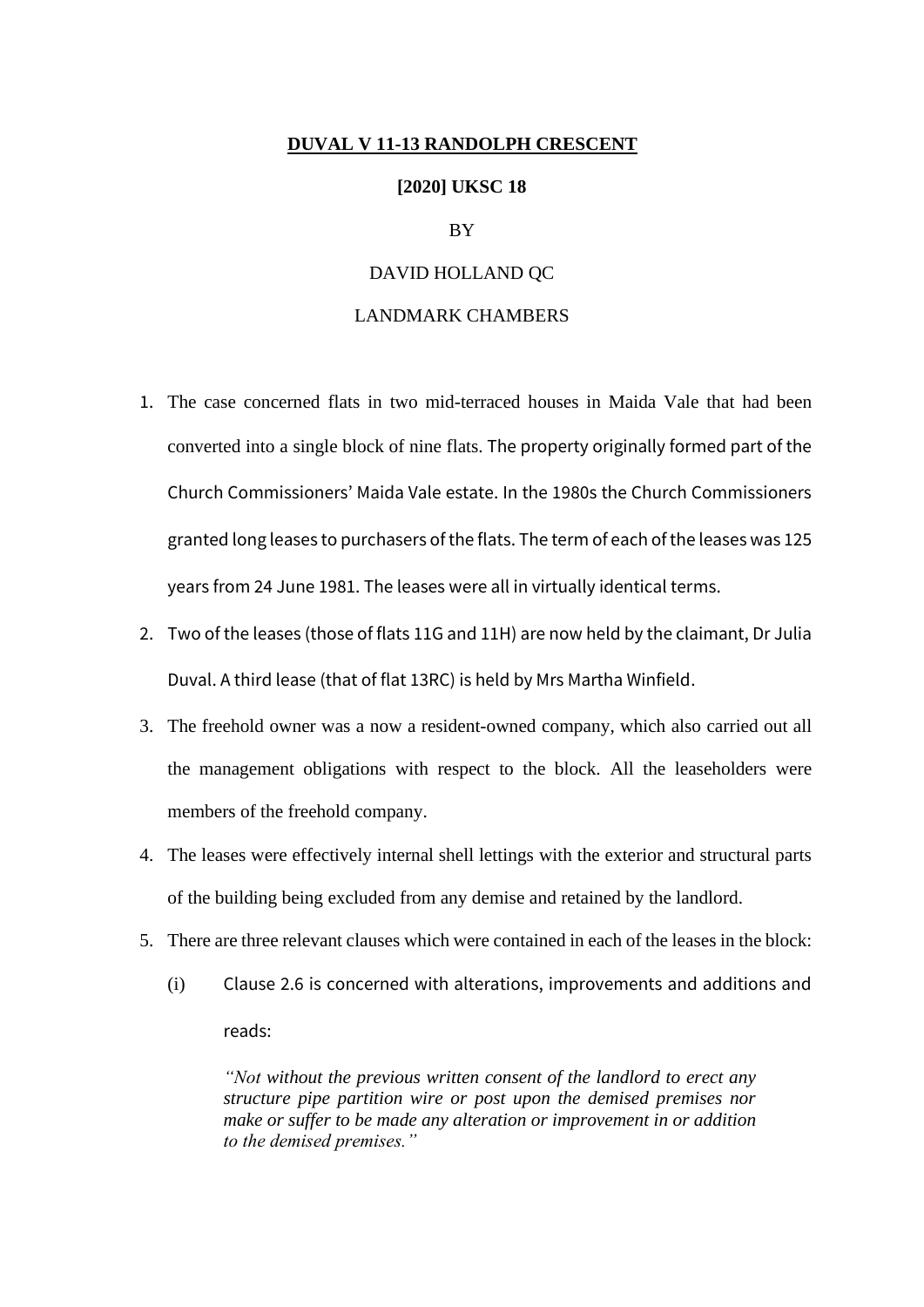(ii) More importantly, Clause 2.7 (with the heading "waste") reads as follows:

*"Not to commit or permit or suffer any waste spoil or destruction in or upon the demised premises nor cut maim or injure or suffer to be cut maimed or injured any roof wall or ceiling within or enclosing the demised premises or any sewers drains pipes radiators ventilators wires and cables therein and not to obstruct but leave accessible at all times all casings or coverings of conduits serving the demised premises and other parts of the building."* (emphasis added)

As the Supreme Court pointed out, unlike clause 2.6, this clause is on its face an absolute covenant without any express provision allowing the landlord to grant consent to any works which might otherwise be a breach.

(iii) By clause 3.19 of the Lease the landlord covenanted as follows, namely that:

*every lease of a residential unit in the building hereafter granted by the landlord at a premium shall contain regulations to be observed by the tenant thereof in similar terms to those contained in the fifth schedule hereto and also covenants of a similar nature to those contained in clauses 2 and 3 of this lease AND at the request of the tenant and subject to payment by the tenant of (and provision beforehand of security for) the costs of the landlord on a complete indemnity basis to enforce any covenants entered into with the landlord by a tenant of any residential unit in the building of a similar nature to those contained in clause 2 of this lease."* (emphasis added)

6. One of the lessees, Mrs Winfield, wanted to carry out works that involved removing a substantial part of a load-bearing wall at basement level. It was common ground that the works would amount to a breach of clause 2.7 if not expressly authorised by the landlord. Mrs Winfield duly applied to her landlord for consent to carry out works. The landlord's board (consisting of a number of the leaseholders) was minded to grant the licence. However Dr Julia Duval, another leaseholder, became aware of the request for consent. She objected to granting it, and so brought a claim for a declaration that the landlord was not entitled to permit Mrs Winfield to act in breach of clause 2.7 of her lease.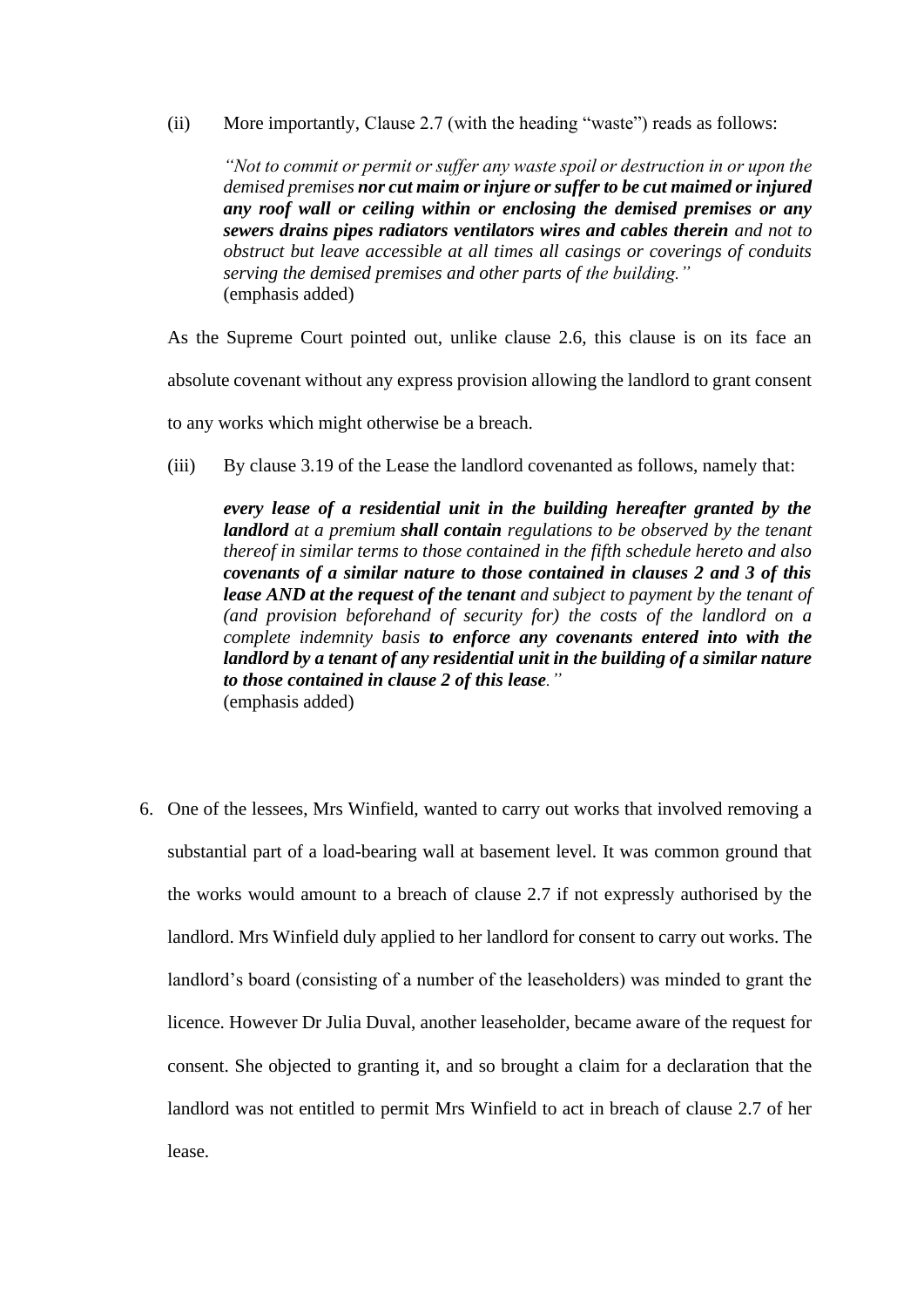- 7. At first instance, the court held that the landlord had no power to waive the covenant in clause 2.7. That decision was reversed on appeal to Judge Parfitt, who concluded that the landlord could give a licence and, once licensed, the works could not be the subject of enforcement action under clause 3.19. The Court of Appeal took a different view. Lewison LJ concluded that if the landlord were to grant a licence to do something that would otherwise be a breach of clause 2.7, then it would be committing a breach of its agreement with the other lessees who enjoyed the benefit of clause 3.19. It was implicit that the landlord could not do something that would impede its ability to comply with its obligations under clause 3.19 to enforce the covenants against other leaseholders, including clause 2.7.
- 8. The case was then appealed to the Supreme Court on the ground that this combination of clauses is very common in leases of flats within blocks.
- 9. There are four things that you may want to now by way of background.
- 10. The first is that I acted for the landlord at first instance and was sacked when it lost. I don't feel too bad as my successor was also sacked when he lost in the court of Appeal.
- 11. The second thing is that, despite the fact that the legal adversaries, Dr Duval and Mrs Winfield, were female, the people who had really fallen out were their respective husbands, who were both solicitors.
- 12. Thirdly, by the time that the case reached the Supreme Court Mrs Winfield's proposed works had actually been carried out. So the case was important to the individual parties on costs only.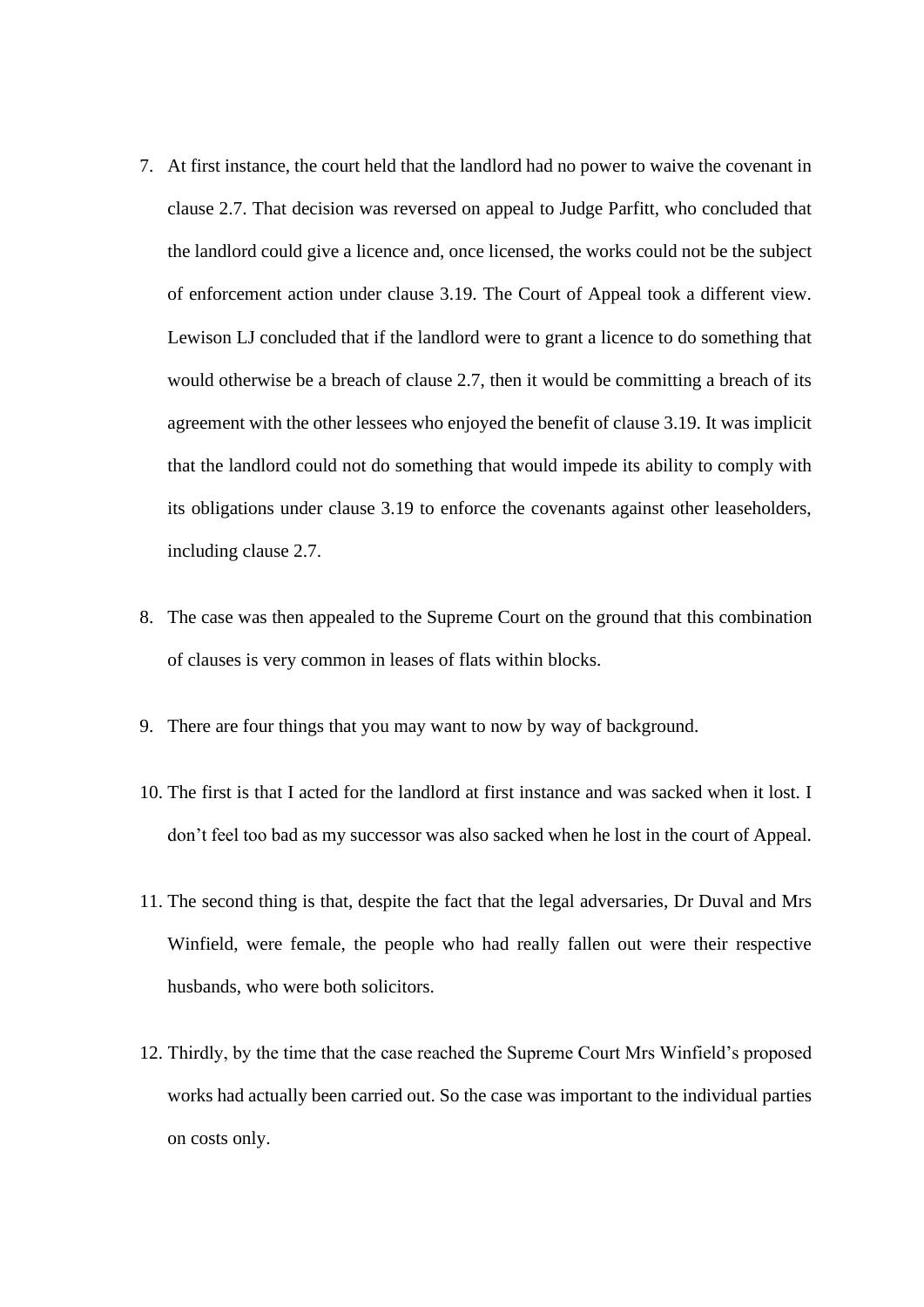- 13. Fourthly, there was a degree of hypocrisy in the Duval's position as they owned two flats which they had knocked together some years previously in the course of which they had carried out the sort of work which they were attempting to prevent Mr and Mrs Winfield from doing.
- 14. The Supreme Court dismissed the appeal and upheld the Court of Appeal's judgment.
- 15. The Court identified four important aspects of the factual background to the grant of the leases:
	- (i) These were long leases granted at a premium and were thus valuable assets.
	- (ii) The parties would have appreciated that, over the lifetime of the leases, each tenant would wish to carry out works of repair refurbishment and modernisation to their flats.
	- (iii) It was unlikely, said the Court, that such routine improvements and modifications would have been regarded as likely to impinge on the other lessee or adversely affect the structure.
	- (iv) The parties must have regarded it as important that the landlord retained the structure and common parts of the building and played an active role in its management.
- 16. The Court then turned to look at the relationship between clauses 2.6 and 2.7.
- 17. One of the arguments made by the landlord was that, if Dr Duval was right, it produced a very impractical and uncommercial result in that the landlord could not license any lessee to carry out apparently minor works of repair and refurbishment such as, for example, cutting into the structural walls to lay pipes or electrical wiring.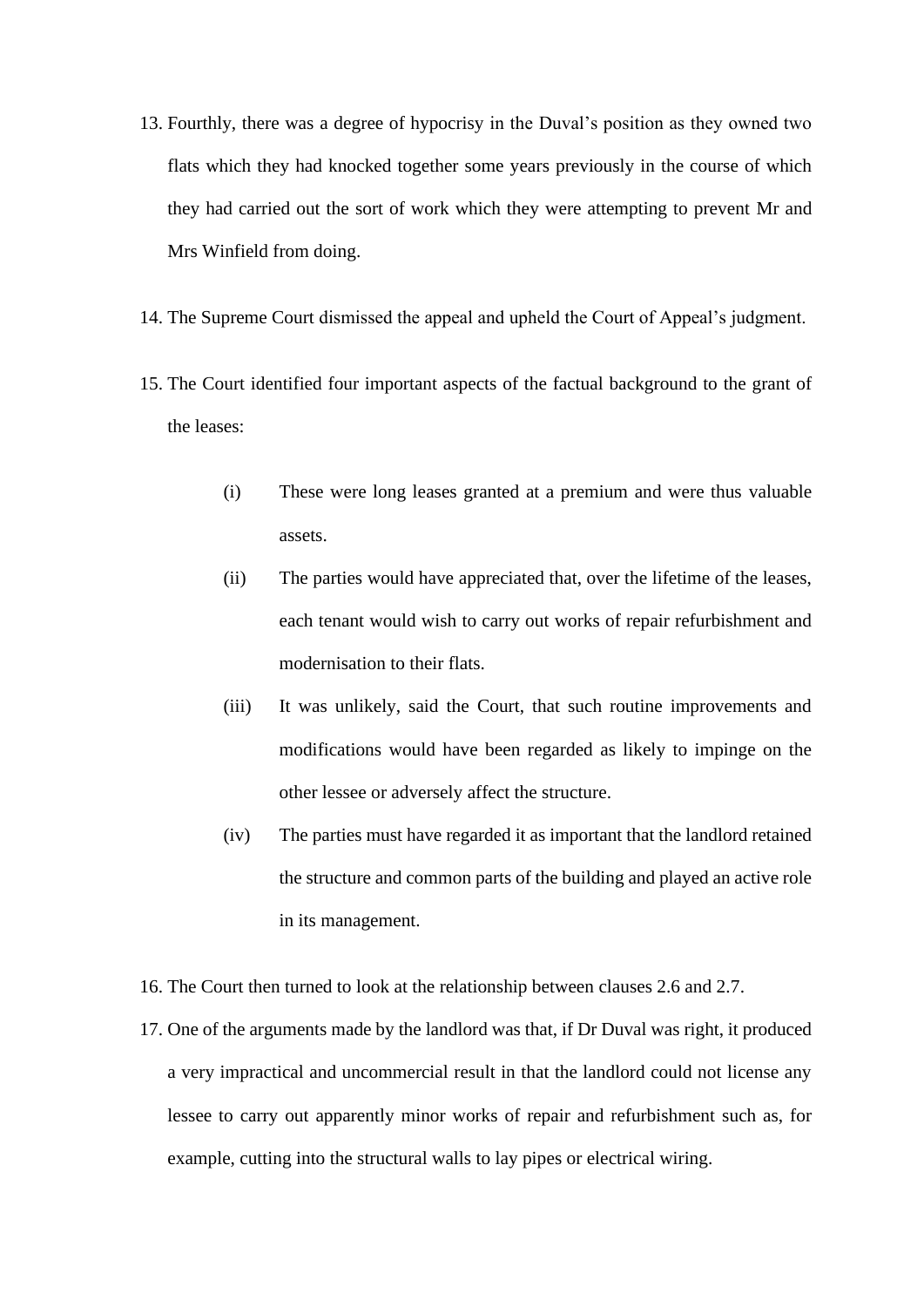18. The Court circumvented that by means of some creative contractual construction.

19. They said that it was most unlikely that the parties to the lease would have intended that such routine works of repair and refurbishment would fall within the scope of clause 2.7 and so outside the scope of clause 2.6. The two provisions had to be read together. They were directed at different kinds of activity. Clause 2.6 is concerned with routine improvements and alterations by a lessee to his or her flat, those being activities which all lessees would expect to be able to carry out, subject to the approval of the landlord. By contrast, clause 2.7 is directed at activities in the nature of waste, spoil or destruction which go beyond routine alterations and improvements and are intrinsically such that they may be damaging to or destructive of the building. The concept of waste, spoil or destruction was to be treated as qualifying the covenants not to cut, maim or injure referred to in the rest of the clause. Thus the words of clause 2.7 did not extend to cutting which is not itself destructive and is no more than incidental to works of normal alteration or improvement, such as are contemplated under clause 2.6. Clause 2.7 was rather directed at:

*more fundamental works which go beyond routine alterations and improvements and are intrinsically such that they may be damaging to or destructive of the building. These are the kinds of work which it is entirely reasonable to suppose should not be carried out without the consent of all of the other lessees.*

- 20. Thus there are certain works ("routine improvements and alterations" or "routine repairs renovations and alterations") which, although they might technically include cutting into the structural parts of the building, nevertheless fall within clause 2.6 and **can** be licensed by a landlord. The nature of what is and what is not such a "routine improvement and/or alteration" is at the moment wholly obscure.
- 21. However the court said that the landlord's ability to license such works under clause 2.6 was controlled by: the covenant for quiet enjoyment; the principle of non-derogation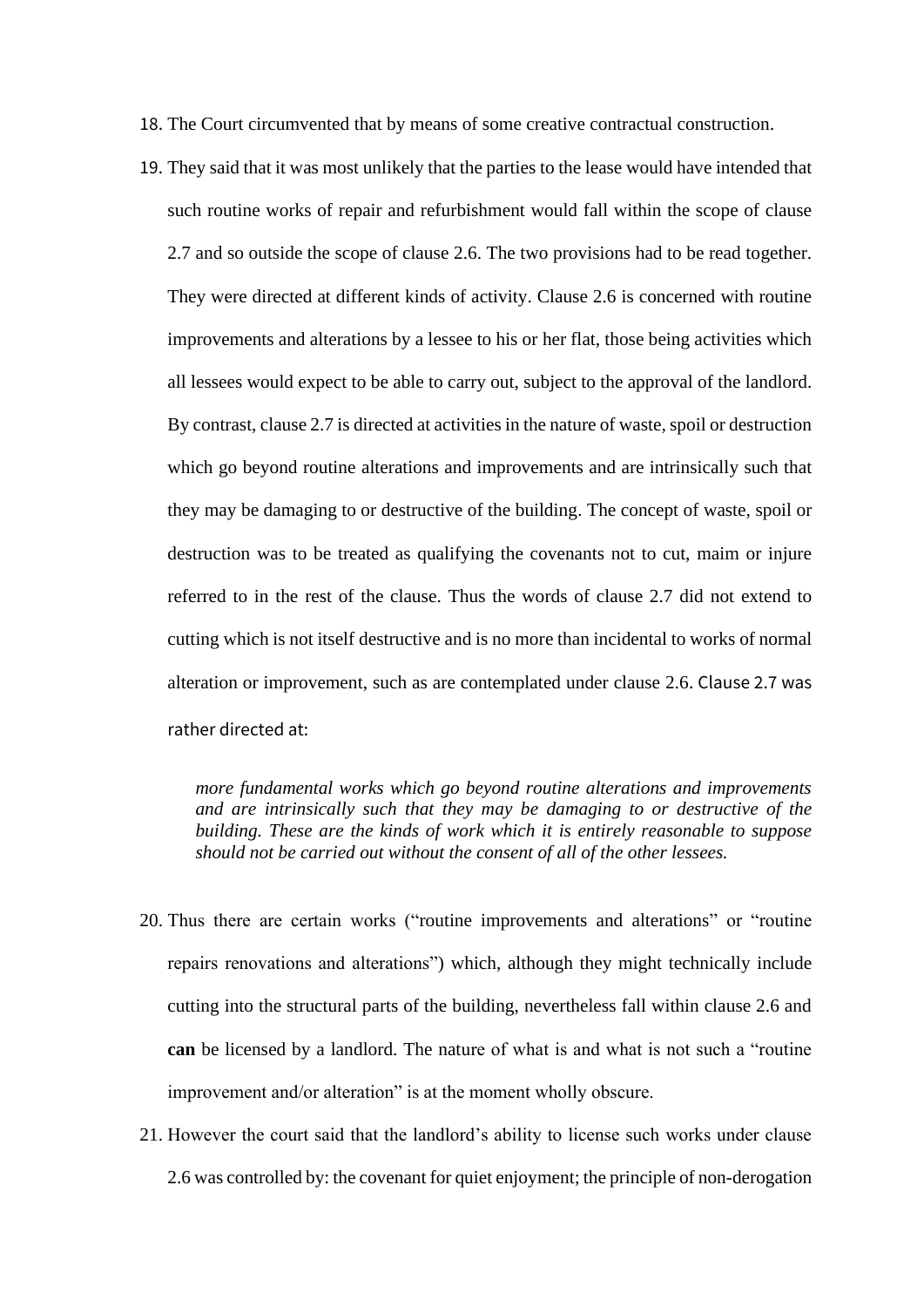from grant; the law of nuisance; the landlord own obligation to repair and maintain the structure.

- 22. So far as clause 3.19 was concerned, the Court agreed with the Court of Appeal in holding that it involved two separate obligations on the part of the landlord. Firstly, a promise that every lease of a flat in the building would contain covenants of a similar nature to those contained in clause 2 and 3 of the lease. Secondly, a promise that the landlord would, at the request of the lessee and subject to the provision of the required security and promise to pay the costs, enforce any covenant entered into by another lessee which is of a similar nature to any of the lessee's covenants in clause 2 of the lease. These were, the Court held, important assurances from the perspective of a lessee who as paying a substantial premium for the grant of a lease.
- 23. The Court held that the crucial question was whether a landlord could licence another tenant to carry out works which would otherwise be a breach of clause 2.7. The Court agreed with the landlord that there was no express prohibition in clause 3.9 on the landlord doing that.
- 24. However the Court held that there was an implied term in the lease that the landlord would not put it out of its power to enforce clause 2.7 by licensing what would otherwise be a breach of it. This was based on the well-established principle:

*that a party who undertakes a contingent or conditional obligation may, depending upon the circumstances, be under a further obligation not to prevent the contingency from occurring; or from putting it out of his power to discharge the obligation if and when the contingency arises.*

25. The Court held that the purpose of the covenants in clause 2.7 and 3.19 was primarily to provide protection for all the lessees. Clause 2.7 was an absolute covenant and clause 3.19 performed "an important protective function". It would, said the Court, effectively deprive clause 3.19 of practical effect if the landlord had a right to vary or modify this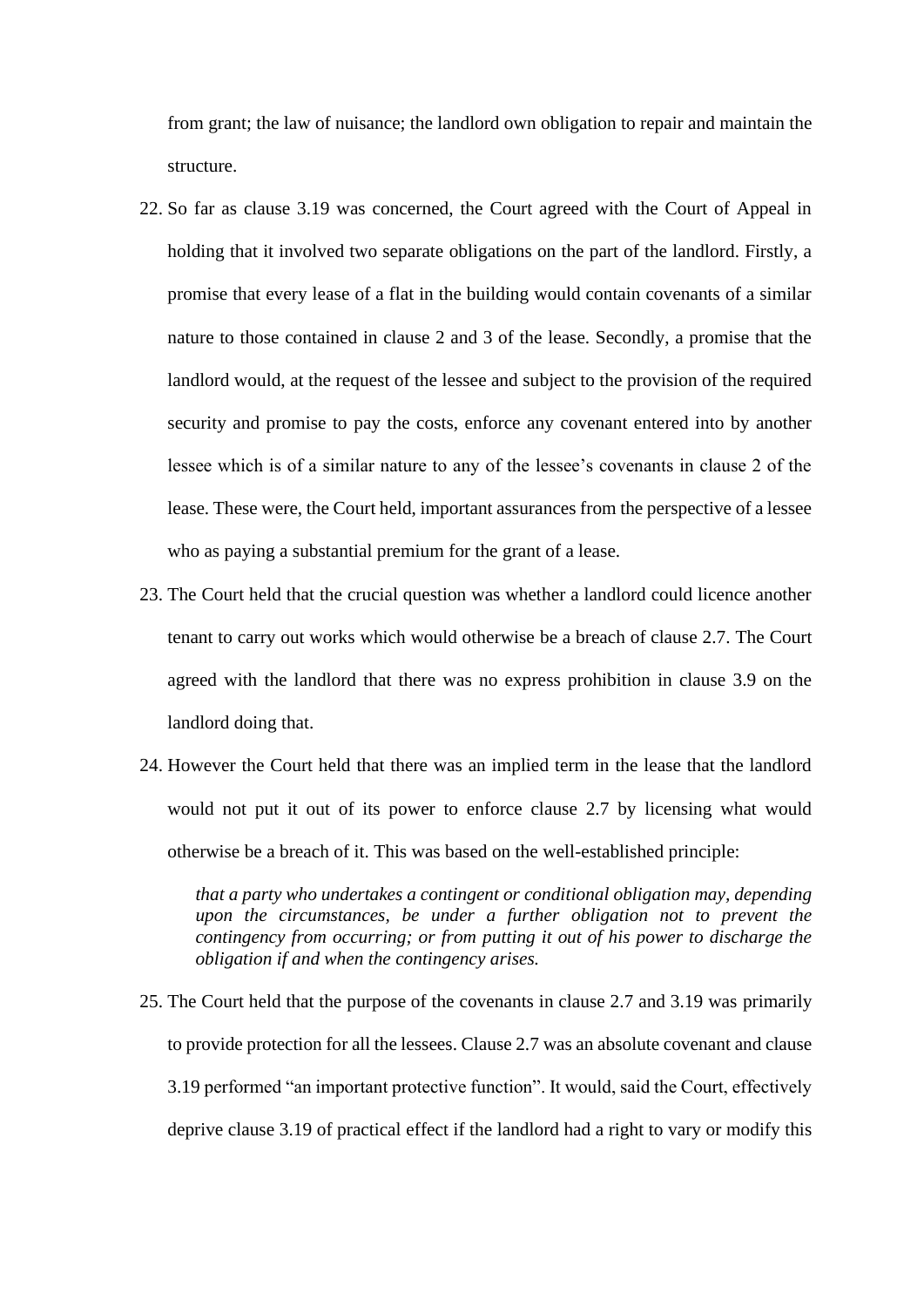absolute covenant in clause 2.7 and authorise works which would otherwise be a breach of it. That would be "uncommercial and incoherent".

- 26. The works for which Mrs Winfield sought consent would have involved, among other things, cutting into and removing a substantial portion of a load-bearing wall at basement level which wall was excluded from the demise of her flat. Those works clearly fell within clause 2.7 and it was right that they could not be carried out unless and until all the lessees agreed.
- 27. What are the lessons given that such clauses are fairly common in the leases of flats in residential blocks?
- 28. Well firstly, there are works to the structure which can be licensed by a landlord so long as they fall within the definition of as that fall within the definition of "routine repairs renovations and alterations".
- 29. Secondly, if in the past a landlord has granted consent to one lessee in a block to carry out works which go beyond "routine repairs renovations and alterations" and which fell within an absolute prohibition such as clause 2.7, then it will technically be liable to any lessee who has not consented for damages for breach of the implied obligation derived from clauses such as clause 3.9. Although any such claim will be subject to the 12 year limitation period and the quantum of any damages is likely to be very small unless the works for which prohibited consent was granted have resulted in increased repairing obligations on the landlord (and thus increased service charges to the lessees) or disturbance to the individual lessee.
- 30. It is somewhat ironic that Mrs Winfield may now be able to sue the landlord for permitting the works carried out earlier by Dr Duval and her husband.
- 31. Thirdly the principle will apply not only to alteration covenants, such as clause 2.7 here, but also to other covenants such as user clauses. Thus, if there is a clause preventing